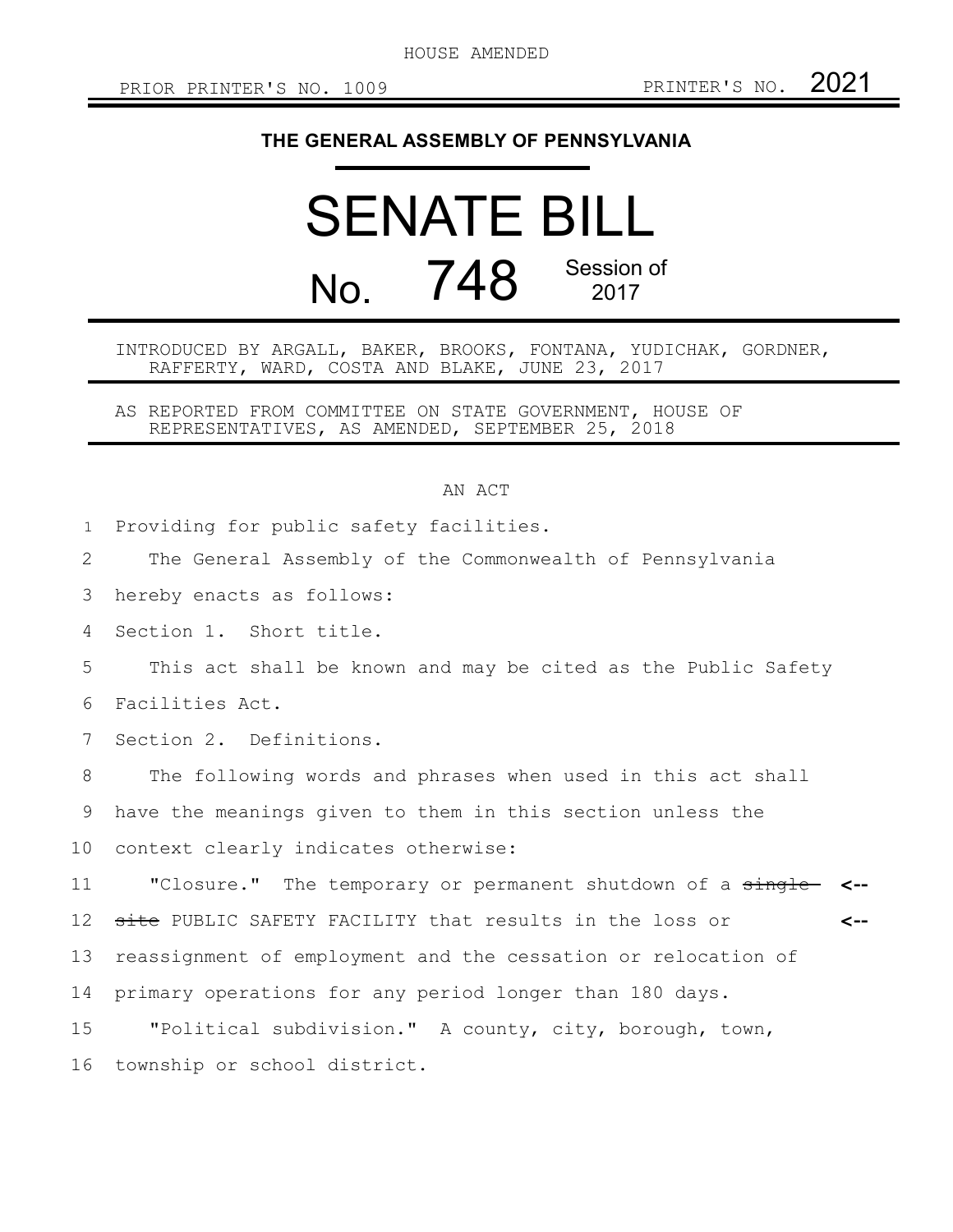"Public entity." A Commonwealth department or commissionthat owns or maintains direction and control over the work performed within a public safety facility. THE DEPARTMENT OF CORRECTIONS OR THE PENNSYLVANIA STATE POLICE. **<-- <--** 1 2 3 4

"Public safety facility." A State-owned or State-leasedbuilding or structure under the jurisdiction of the Pennsylvania State Police or Department of Corrections, including a barracks or State correctional institution, that for the previous 12 months employs 12 or more full-time individuals who are trained to provide law enforcement, security or care, custody and control of inmates. A STATE CORRECTIONAL INSTITUTION OPERATED BY **<--** THE DEPARTMENT OF CORRECTIONS OR A STATION OPERATED BY THE PENNSYLVANIA STATE POLICE. Section 3. Notice of proposed closure of public safety facilities and duties of public entities. (a) General rule.--Except as provided under subsection (c), at the time a closure of a public safety facility is reasonably proposed and no later than 12 THREE months prior to a closure AN **<--** ANNOUNCEMENT OF A CLOSURE UNDER SECTION 4(1), the public entity shall provide written notice to all of the following stakeholders: **<--** 5 6 7 8 9 10 11 12 13 14 15 16 17 18 19 20 21

22

(1) The Governor's Office.

(2) The Secretary of Corrections or the Commissioner of the Pennsylvania State Police, whichever is not the public entity. 23 24 25

(3) The chairperson of the Pennsylvania Board of Probation and Parole. 26 27

(4) The chairperson of the Pennsylvania Commission on Crime and Delinquency. 28 29

(5) The Secretary of Administration. 30

20170SB0748PN2021 - 2 -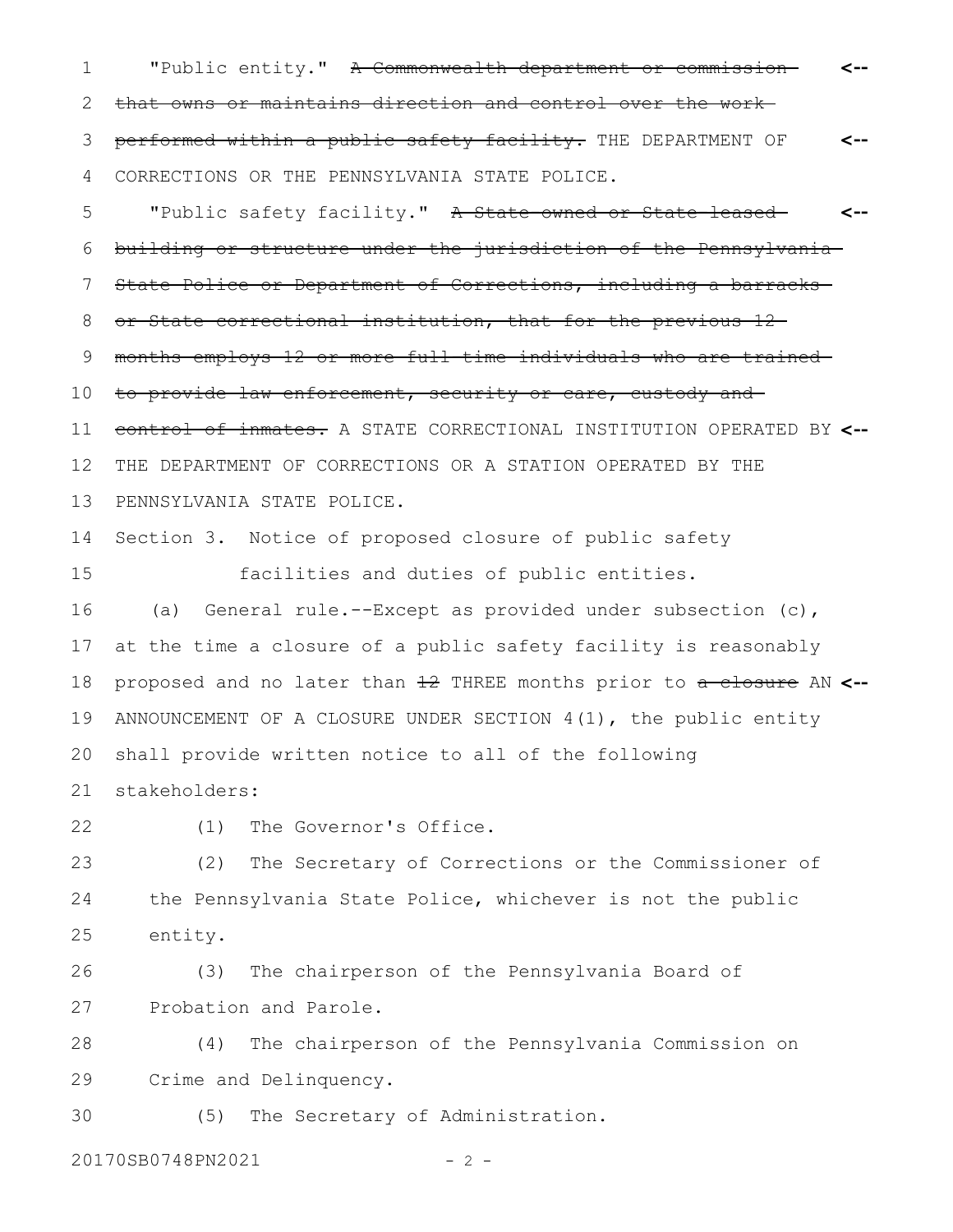(6) The Secretary of General Services. 1

(7) The Secretary of Community and Economic Development. 2

(8) The Secretary of Labor and Industry.

(9) The Secretary of Human Services. 4

3

(10) All Federal, State and local elected officials of each political subdivision in which the public safety facility is located. 5 6 7

(11) Representatives of each employee labor organization that represents employees within the public safety facility. 8 9

(12) Any other department, agency, board, commission or organization deemed necessary by the public entity or the Governor's Office. 10 11 12

(b) Duties of public entity.--Except as provided under subsection (c), after providing notice of a proposed closure to stakeholders under subsection (a), the public entity shall: 13 14 15

(1) Request and analyze information from stakeholders and any other relevant Commonwealth departments and local entities regarding the impacts of the proposed closure of the public safety facility on all of the following: 16 17 18 19

(i) State and local resources for the delivery of law enforcement and care, custody and control of inmates and the protection of public health, safety and welfare. 20 21 22

(ii) The work force of the public safety facility. (iii) The State, regional and local economies and labor markets. 23 24 25

(iv) The financial resources of State and local entities. 26 27

(v) The feasibility of reusing or repurposing the public safety facility, including recommendations to make best use of available resources and programs. 28 29 30

20170SB0748PN2021 - 3 -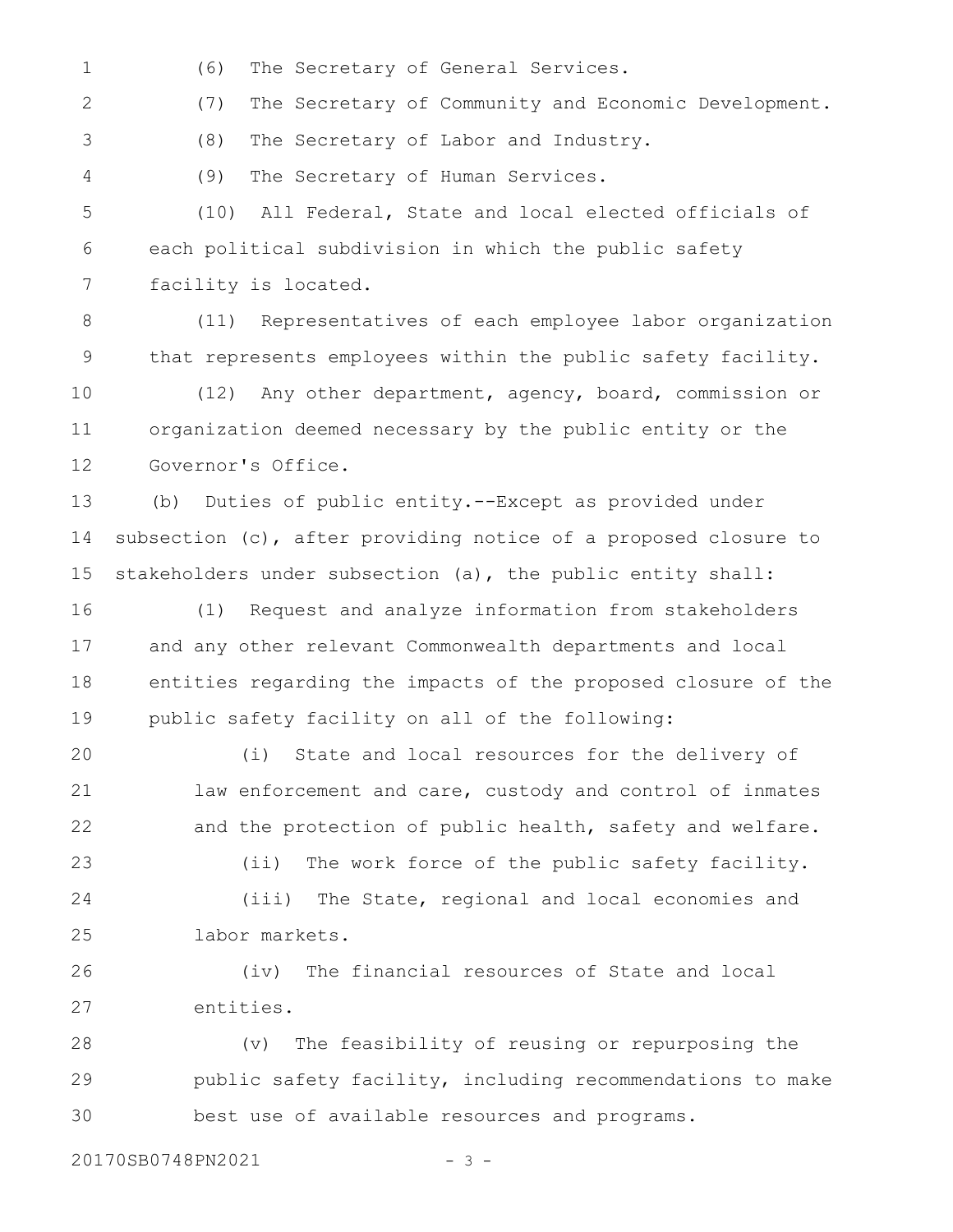(2) Hold at least one public hearing in the county in which the public safety facility is located at least 120 days **<-** prior to a final decision and announcement of a closure. **<--** 1 2 3

(3) Make a written report detailing the recommendations from the stakeholders identified under subsection (a) to the Governor, the Majority Leader and Minority Leader of the Senate and the Majority Leader and Minority Leader of the House of Representatives. 4 5 6 7 8

(4) PROVIDE PUBLIC SAFETY FACILITY EMPLOYEES WHO ARE REPRESENTED BY AN EMPLOYEE LABOR ORGANIZATION 60 DAYS TO COMPLETE AND SUBMIT A SELECTION FORM. THE COMPLETION AND SUBMISSION OF A SELECTION FORM DOES NOT GUARANTEE A PLACEMENT FOR EMPLOYMENT. **<--** 9 10 11 12 13

(c) Exception.--A public safety facility may be closed without complying with the provisions of subsections (a) and (b) if: 14 15 16

(1) It is determined by the Governor that its full use and occupation present an immediate A threat to the life, health or safety of a classification of inmates or employees within the public safety facility or of the community. **<--** 17 18 19 20

(2) Written notice detailing the reasons for the closure is provided to the Majority Leader and Minority Leader of the Senate and the Majority Leader and Minority Leader of the House of Representatives at the time the decision is made or as soon as practicable thereafter. 21 22 23 24 25

(3) IT IS DETERMINED BY THE COMMISSIONER OF THE PENNSYLVANIA STATE POLICE THAT THE PUBLIC SAFETY FACILITY IS A PENNSYLVANIA STATE POLICE STATION RELOCATING TO A NEW FACILITY AND THE STATION IS NOT BEING CLOSED TO CONSOLIDATE IT WITH ANOTHER STATION. **<--** 26 27 28 29 30

20170SB0748PN2021 - 4 -